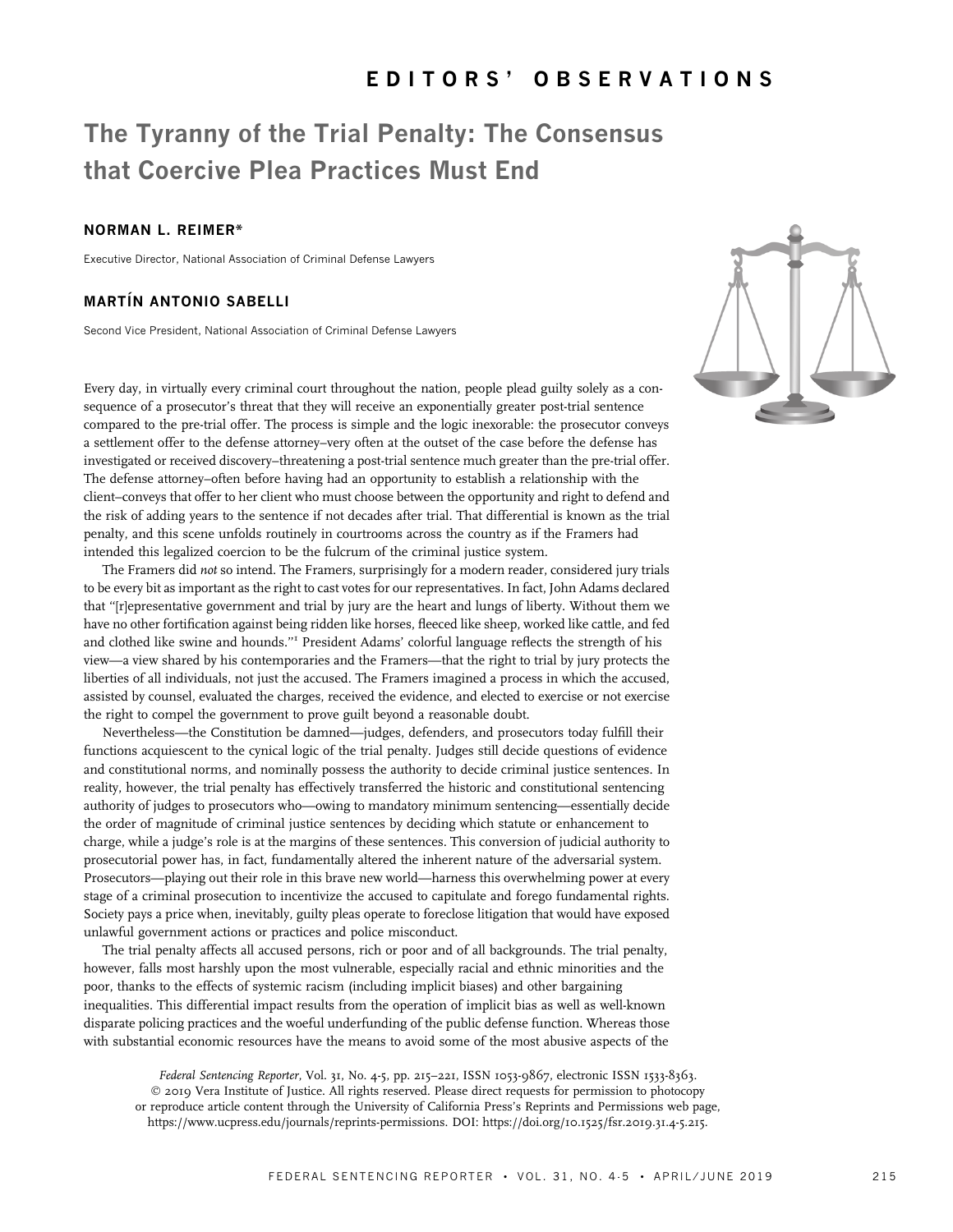trial penalty, such as the use of bail as ransom, minorities and the poor are easy pickings for an assemblyline system of justice that has seen the criminal courts of this nation turned into guilty-plea conveyor belts. In many places, where lawyers are scarce and defenders shoulder crushing caseloads, accused persons can languish for weeks or months without access to counsel. But that does not stop the system from extracting guilty pleas from unrepresented accused persons, notwithstanding the enormous and life-altering collateral consequences of a criminal adjudication.

The trial penalty is not limited by case type. It could be a street crime, where the sole question is identification—whether the client is the perpetrator or not. It could be an alleged business crime, where the only issue is knowledge of a reportable condition. Or it could be an alleged economic crime, where the sole question is whether the client acted with a criminal intent. In each case the accused has an absolute constitutional right to trial before one's peers—a fundamental right to require that the prosecuting authority prove guilt beyond a reasonable doubt. But to assert that right, and all the ancillary rights that precede the trial itself—such as the right to discovery and inspection of the evidence, the right to procure witnesses, or the right to challenge unlawfully-seized evidence—the accused must be willing to pay a price that is often measured in years of imprisonment.

Further, despite all those rights, when a plea offer is made, the defense lawyer has an absolute obligation not only to convey the offer, but also to accurately and analytically advise as to the potential penalty if the offer is declined and the client is ultimately convicted. In fact, professional ethics require the lawyer to counsel the client as to the advisability of accepting the offer. From the standpoint of the defense lawyer, the prospect of seeing an innocent client convicted is the most dreaded aspect of criminal defense practice. But the duty to advise even an innocent client that it is in their best interests to give up solely because the price of asserting fundamental rights may be the destruction of their livelihood and their family is the most agonizing aspect of practice.

There is something fundamentally abhorrent about being a cog in a system that has seen the virtual elimination of trials. Yet with data showing less than three percent of criminal prosecutions resolved by a trial, and no stakeholder willing to break the tyrannical cycle of institutional coercion that is the hallmark of the trial penalty, the nation's criminal defense bar decided that silence is no longer an option.

In an effort to expose and confront the tyranny of the trial penalty, the National Association of Criminal Defense Lawyers (NACDL) published a major report to document the pervasive nature of the trial penalty in the federal system. The Trial Penalty: The Sixth Amendment Right to Trial on the Verge of Extinction and How to Save It provides empirical support for the pervasive presence of the trial penalty, offers a litany of case studies to show its perverse impact on justice, and proposes various reforms to revitalize fundamental structural safeguards to provide a check on governmental power. The report includes ten fundamental principles designed to propel reform and which are universally applicable to all criminal justice systems, whether state or federal. Separately, the report includes ten recommendations that are specifically designed to curtail the most abusive aspects of the trial penalty on the federal level.

As a national criminal bar association in a country in which most criminal prosecutions are brought in the states, NACDL always intended that its efforts to expose and limit the trial penalty would focus on the states. Thus, when the report was published, NACDL hoped to shine a light on the problem by scheduling a launch event that might attract interest from outside the federal criminal defense community. It became apparent at that point that the frustration, sometimes bordering on outright disgust, at how the trial penalty has eroded fundamental rights is a broadly-held view embraced by the full spectrum of ideological orientation. As planning for the event took shape, it was soon obvious that the challenge was not going to be attracting sufficient interest, but rather determining whether participation had to be limited due to constraints of time and space.

On July 10, 2018, at a luncheon at the National Press Club, NACDL formally released the report.<sup>2</sup> The following major organizations participated in person or through endorsing statements: American Civil Liberties Union (ACLU); Cato Institute; Families Against Mandatory Minimums (FAMM); Fair Trials; Human Rights Watch; Charles Koch Institute; Innocence Project; Texas Public Policy Foundation and Right on Crime. Additionally, several prominent practitioners, and former United States District Judge John Gleeson, who authored the foreword to the NACDL report, also participated in the event. Their participation and their comments make it clear that the trial penalty is not some trivial matter of marginal concern; rather it is a central defect in the nation's criminal justice system, one which has triggered a broad-based outpouring of condemnation.

Jeffery Robinson, Deputy Legal Director and Director of the Trone Center for Justice and Equality at the ACLU, observed, ''The NACDL report tells a not-so-hidden secret about the criminal legal system. Specifically, that innocent people plead guilty because they are faced with a 'trial penalty'. ... '' Jordan Richardson, Senior Policy Analyst at the Charles Koch Institute, asked, ''What brings the right and the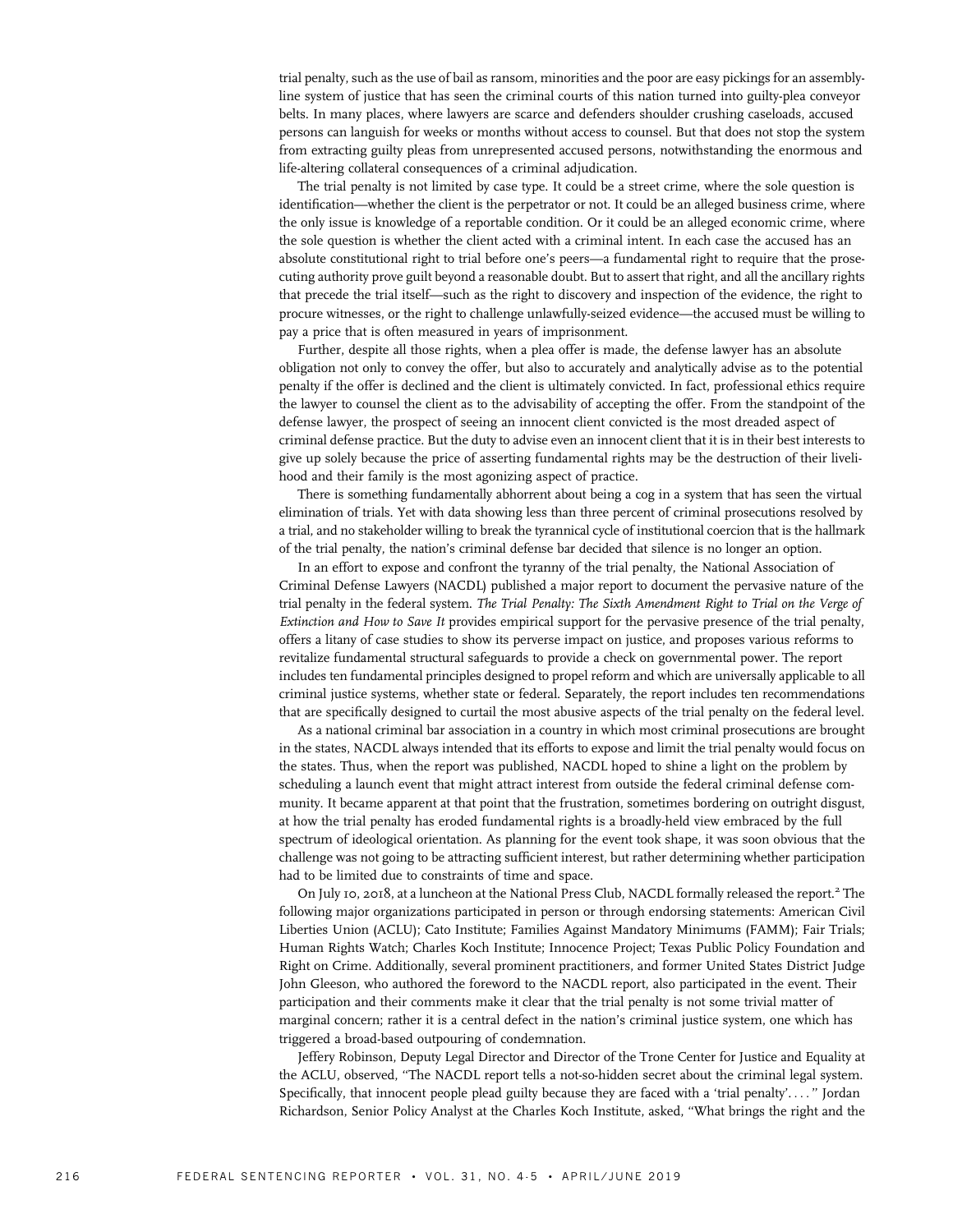left together? It's not much. But in criminal justice reform, this is one of the issues we've discovered we all actually agree that something needs to happen, something needs to change ... The diminished power of the jury and the rise of plea bargaining is a danger to liberty.'' Kevin Ring, President of FAMM, noted, ''The slow disappearance of our constitutional right to trial gets far too little attention. This report should serve as a wake-up call for lawmakers and lay people alike.'' Marc Levin, Vice President of Criminal Justice Policy at the Texas Public Policy Foundation and Right on Crime, asserted, ''From a conservative perspective, for those of us who believe in limited government and individual liberty this is a really important issue. The trial process and juries represent a crucial check on the otherwise unlimited power of government ... The trial penalty also violates the principles of proportionality and consistency in sentences. ... ''

These and other voices confirmed NACDL's belief that as onerous and distasteful as the trial penalty is for defense lawyers, who are the systemic participants who most closely and regularly see the devastating impact of the trial penalty, its corrosive impact on the public and society at large is appreciated by virtually all thoughtful observers of the modern criminal justice system. This support has reaffirmed NACDL's intention to engage its members, affiliates, and other interested groups in a national effort to expose the full extent of the trial penalty on the state level and promote reform. Thus, as those efforts began, it was indeed a welcome development when we were invited to consider the possibility of serving as guest editors for a special edition of the Federal Sentencing Reporter dedicated to an exploration of the trial penalty. This was an invitation we simply had to accept, as the prospect of bringing increased attention to this issue is a true gift.

To our great pleasure, but not unexpectedly, given the breadth of support when the NACDL report was published, we found tremendous interest in the subject—so much interest that we are extremely pleased that the project evolved into a double issue focused on the trial penalty. The authors of these articles bring a wide perspective to the subject. They explore the causation, impact, and potential cures of the problem. They demonstrate how the injustice of the trial penalty disproportionately crushes minorities and the poor. They provide historical perspective, which underscores the importance of the rights that have eroded under the corrosive impact of the trial penalty. Finally, one article provides an international perspective and catalogues myriad safeguards that show how other countries that have plea bargaining or trial waivers avoid the trial penalty phenomenon.

## A Preview of the Articles

The right to a jury trial united vastly divergent perspectives when the founders crafted the Constitution and the Bill of Rights. In Why the Founders Cherished the Jury, Vikrant P. Reddy and Jordan Richardson of the Charles Koch Institute provide historical context for this cherished right. From this perspective, they present a compelling argument that the demise of the trial as a result coercive plea tactics, and the concomitant rise of what they describe as ''an assembly line of guilty pleas,'' poses an overarching threat to liberty. Mr. Reddy and Mr. Richardson identify two core problems in a system dominated by coercive plea practices. First, effectively empowering those who bring the charges to also determine punishment undermines trust and objectivity. Second, the virtual elimination of jury trials ousts the citizenry from its ordained role as part of the structural system of checks and balances designed to prevent government oppression. They conclude with a cautionary note that a system that punishes the exercise of fundamental rights undermines the integrity of the criminal justice process.

Perhaps the single most powerful driving force behind the trial penalty is the mandatory minimum sentence. The availability of a mandatory minimum sentence, combined with the unfettered discretion of prosecutors to control the charging process, creates an insuperable weapon that so burdens the exercise of the rights afforded to an accused person as to render them a nullity. In Weaponizing Justice: Mandatory Minimums, the Trial Penalty, and the Purposes of Punishment, FAMM's General Counsel Mary Price describes the trial penalty as "one of the most lethal tools in the prosecutor's kit." The article dissects precisely how federal mandatory minimum sentences are manipulated by prosecutors to coerce guilty pleas. Through the prism of the case of Mr. Evans Ray, Ms. Price shows how federal prosecutors use their charging power to deploy mandatory minimums without regard for their own internal standards and for the sole purpose of punishing those who insist upon a trial. Mr. Ray's life sentence, which fortunately was eventually commuted by President Barack Obama, stands as a classic example of a punishment that fits neither the crime nor the purposes of punishment. It is also Exhibit A in proving the tyranny of the trial penalty.

A second driving force behind the trial penalty, perhaps a close second to mandatory minimums, is the Sentencing Reform Act of 1984 (SRA) which established sentencing guidelines for federal criminal cases. In 1980s Sentencing Reform and Its Impact on Federal Plea Bargaining and the Trial Penalty,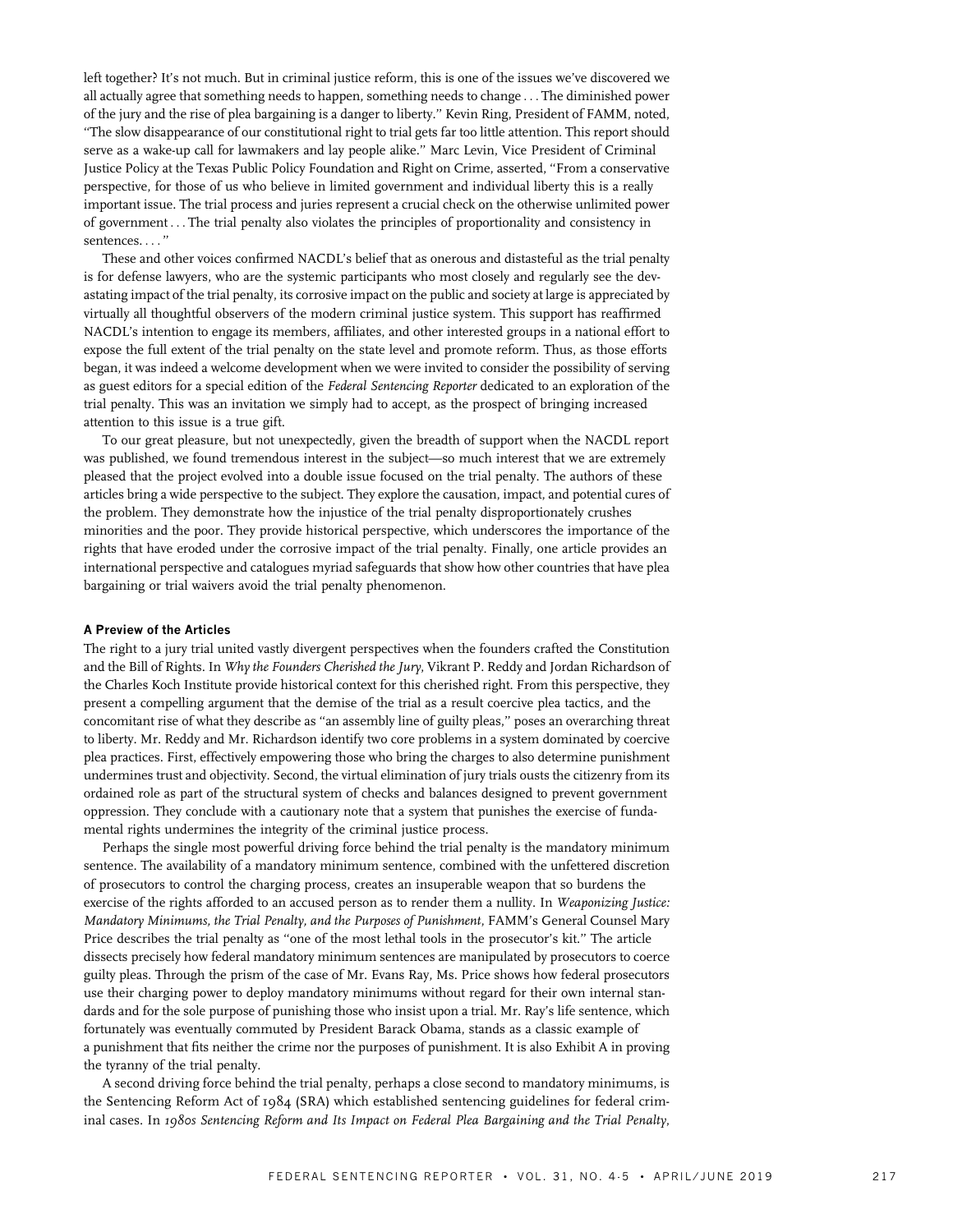Marjorie Peerce and Brad Gershel focus on the ''constitutionally worrisome'' trial tax imposed by the SRA, which had ostensibly been intended to reduce sentencing disparities. The authors demonstrate that the SRA effectively mandates ''labyrinthine, severe, and inconsistent Guidelines'' that endow prosecutors with effectively unfettered charging discretion and novel forms of sentencing power, which are chiefly to blame for the extraordinary price defendants pay to test the government's case at trial. Ms. Peerce and Mr. Gershel argue that the fact-driven guideline system ipso facto bestows prosecutors with tremendous power to determine sentencing outcomes inasmuch as they are ''masters of the facts'' that trigger application of Guideline rules. They suggest that trial rates are at historic lows because the administration of justice is designed to make the decision to put the government to its proof far too costly for the vast majority of accused. In their view, as long as prosecutors have the dominant and, indeed, overwhelming voice in the federal sentencing system, trials will become more and more rare and punishments emerging from trials will rarely comport with fundamental principles of fair and just sentencing.

To fully grasp the coercive impact of the trial penalty, and how it can be used by the state to extract a guilty plea from the innocent, it is useful to see how it is deployed when the prosecution brings charges under a flawed criminal statute. In Not for Human Consumption: Vague Laws, Uninformed Plea Bargains, and the Trial Penalty, Assistant Federal Public Defender Branden A. Bell provides a case study of how prosecutors can use charge bargaining and asymmetrical access to information to extract a guilty plea from an arguably innocent accused person. The Federal Analogue Act (21 U.S.C. Sec. 802 (A) (C)) treats substances that are ''substantially similar'' to schedule I or II controlled substances as if they are controlled substances. To be considered an analogue, the substance must be ''substantially similar in chemical structure'' to a schedule I or II controlled substance, and it must have, or be represented or intended to have, an effect on the central nervous system that is substantially similar to that of a schedule I or II controlled substance. But, as Mr. Bell describes, the question of substantial similarity is a question of fact for the jury that is not determined by the weight of opinion in the scientific community and thus may vary from jury to jury. One might assume that when dealing with this patent ambiguity, a person accused of a violation of the Analogue Act would almost certainly assert the right to a trial. Surely that would be the case in a properly functioning justice system. Why would anyone whose guilt can only be determined by a jury, plead guilty? The answer: the trial penalty. Mr. Bell describes a case in which two accused persons took the risk and prevailed. But 11 of the 13 charged defendants pleaded guilty to a charge that a jury determined was not a crime.

Indeed, the ''innocence problem'' is perhaps the most tragic and compelling reason why the trial penalty must be purged from the U.S. justice system. DNA and other exonerations provide irrefutable proof that actually innocent people are coerced into pleading guilty. Two of the articles address this problem from two very different vantage points. Innocents Who Plead Guilty: An Analysis of Patterns in DNA Exoneration Cases presents a deep analysis of what lies behind guilty pleas by innocent accused persons, written by three members of the Innocence Project staff, Director of Science and Research Glinda S. Cooper, Research Analyst Vanessa Meterko, and Research Associate Prahelika Gadtaula. Of the 360 people exonerated by DNA evidence (as of the date the article was drafted), 11 percent—40 of them—pleaded guilty. The authors analyzed demographic factors, crime details, type of evidence, and sentencing variables, and then compared those variables with those who had pleaded not guilty. Among the important findings were the role of false confessions and the coercive impact of the threat of the death penalty or a life sentence.

Data is important. It can show patterns and it can drive reform. But nothing is more persuasive than a first-hand account. How the Threat of the Trial Penalty Coerces the Innocent to Plead Guilty: A First-Hand Account of an Exoneree is Chris Ochoa's personal, heart-wrenching story of how and why he pleaded guilty to a rape and murder he not commit and spent 12 long years in prison before he was exonerated by DNA. His story shows how the trial penalty exerts its influence on everyone connected to a criminal prosecution, including an accused person's own lawyer and family. Mr. Ochoa, who subsequently graduated from the law school that helped secure his exoneration, provides an eyewitness account to the trial penalty in operation, vividly illustrating how this legally-sanctioned coercion is a one-way ticket to fundamental injustice.

Professor Lucian E. Dervan comes at the innocence problem from an entirely different perspective. Bargained Justice: The History and Psychology of Plea Bargaining and the Trial Penalty traces the rise of plea bargaining and the jurisprudence that sustains it. In the final analysis, the case law that has enabled plea bargaining to become the rule rather than the exception rests on the assumption that irrespective of any inducements with promises of leniency, innocent people will not falsely condemn themselves. But that premise has now been discredited. Professor Dervan discusses the psychology of plea bargaining and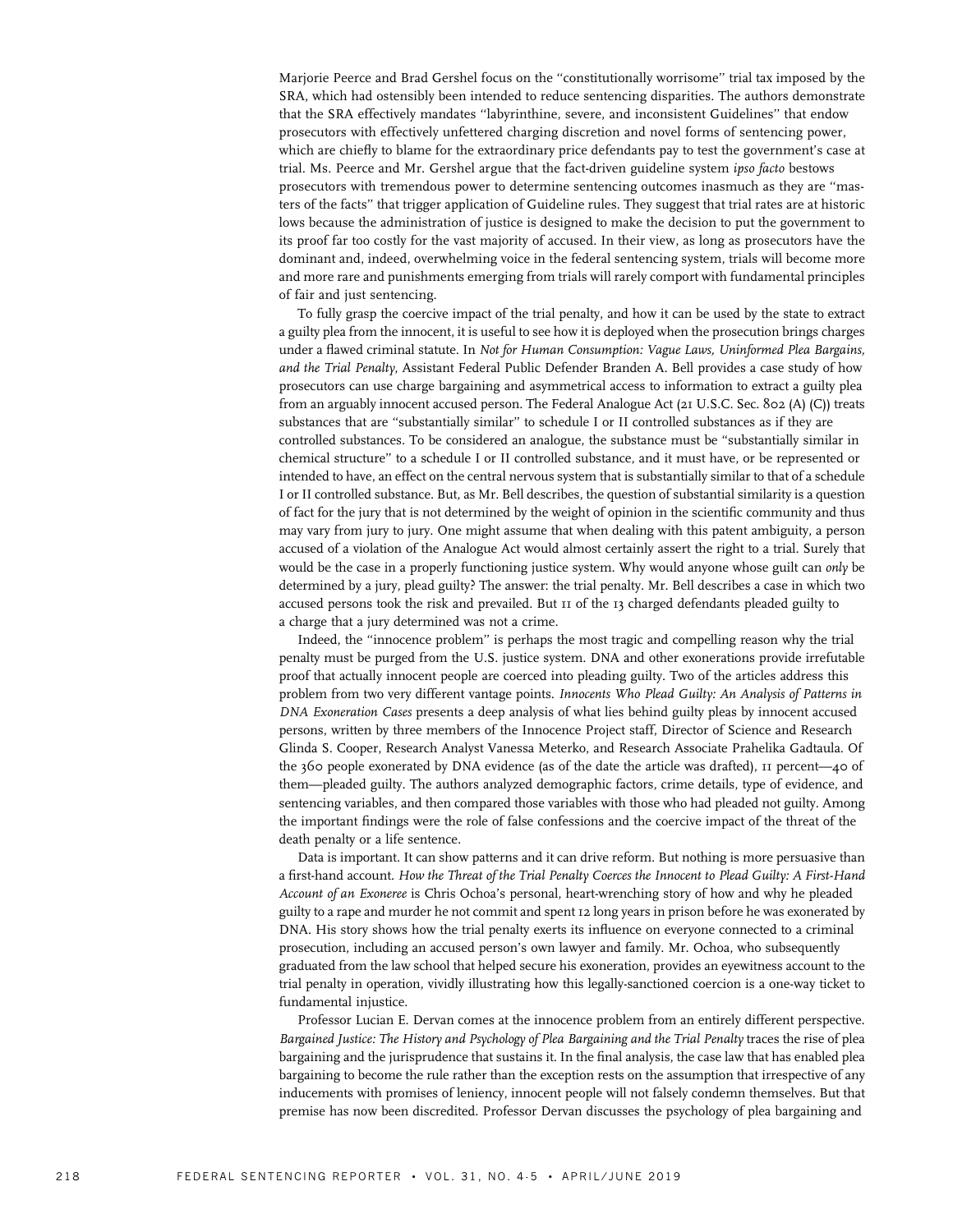describes numerous studies that provide overwhelming proof that sufficient inducements will routinely compel defendants to plead guilty for reasons other than guilt. He then suggests that, armed with the new data gleaned from the studies he describes and confirmed exoneration of actually innocent individuals who pleaded guilty, it may be time for a fresh look at the jurisprudence that blithely blessed unbridled plea bargaining.

And that raises the question of whether there are concerns beyond the innocence problem. What about the effect of the trial penalty on participants other than the accused? Is there cause for concern if most cases are resolved without a trial? Frederick P. Hafetz answers these questions from the perspective of a long-time defense attorney and former prosecutor. In so doing, he addresses not only the problem of the actual innocent, but also of the arguably innocent. What are the consequences if courts never hear the evidence in support of a prosecutor's theory? In The ''Virtual Extinction'' of Criminal Trials: A Lawyer's View from the Well of the Court, Mr. Hafetz argues that effective transference of the sentencing power from the judge to the prosecutor, and the concomitant decline in trials, has resulted in fundamental degradation of the defense and prosecution functions. The sheer lack of trials itself is contributing to injustice. Prosecutors who are seldom required to try their cases pursue increasingly weak and questionable cases, secure in the knowledge that they most likely will never see their witnesses exposed to the rigors of cross-examination. Similarly, defense lawyers who rarely try cases will lack the skill set to accurately assess the strength of the case against their clients.

Worse, because the trial penalty operates to coerce the arguably innocent to capitulate, judges are ousted from their vital role in preventing government abuse. If cases are not tried, the court has no ability to assess the bona fides of the prosecution's theory. Mr. Hafetz provides a compelling example when he discusses a case in which the right to a trial was asserted notwithstanding the prospect of a significant trial penalty. There was a guilty verdict, but the court found that there had been no criminal wrongdoing and entered a judgment of acquittal, which was later upheld by the appellate court. It seems like the system was working as it should—except that similarly situated co-defendants had already entered guilty pleas. Fortunately, the government agreed to vacate the convictions against those defendants who had pleaded guilty. But if none of the accused defendants had the fortitude to face the risk of a significantly enhanced penalty, the government would have successfully prevailed in securing multiple unjust convictions. This is the trial penalty at work from the perspective of a practitioner.

Of equal, if not even more pervasive, concern is the degree to which the trial penalty perpetuates racial disparity in the criminal justice system. Rick Jones and Cornelius Cornelssen take this issue head on in Coerced Consent: Plea Bargaining, the Trial Penalty, and American Racism. They map the intersection of profound systemic biases in the criminal justice system and plea bargaining in order to question the notion of ''bargaining'' in a context of profound asymmetries of information and power. They conclude that for the accused, and especially for people of color, the term ''ultimatum'' better describes the reality of criminal justice in modern America than does the notion of ''bargaining,'' which implies choice. Based on ample research, Mr. Jones and Mr. Cornelssen argue that systemic racism subjects people of color to disproportionate and unjustifiable penalties. They analyze specific aspects of the criminal justice system—prosecutorial discretion, conspiracy laws, fact and charge bargaining, and others—which, infected by systemic racism, generate and conceal this disparate impact. They conclude that reform requires sensitivity to societal issues related to criminal justice—including poverty, mental health, addiction, and racism—and that, instead of devoting more resources to an overworked legal apparatus, policymakers should focus on the factors driving so many people into contact with the law in order to redirect some of these contacts away from the criminal justice system. Finally, and specifically with respect to plea bargaining, they suggest that mandatory minimums be reconsidered and that a balance be imposed on the plea process and the legal system itself.

Disparate impact upon people of color and the poor is also the central theme of the submission by Emma Andersson and Jeffery Robinson of the ACLU. The Insidious Injustice of the Trial Penalty: ''It is not the injustice by the duration of pain that breaks the will to resist'' demonstrates how much more abusive the trial penalty is for accused who lack financial resources. It is in this article that we see the most vivid picture of how fundamental rights are held hostage by an institutional assembly-line approach that exalts case disposition over justice. Ms. Andersson and Mr. Robinson reference court observations in a study conducted by the ACLU and NACDL that demonstrate that it is not only the Sixth Amendment right to a trial that is eviscerated by the trial penalty, but also the right to counsel itself. They paint a vivid picture of the cruel scenario in which the accused must choose between fundamental rights and freedom, often without the guiding hand of counsel. Ms. Andersson and Mr. Robinson offer a multifaceted solution, focusing keenly upon all the key players in the system: the defense, the prosecution, the courts, and the political branches. The defense function needs more resources; the prosecution must exercise self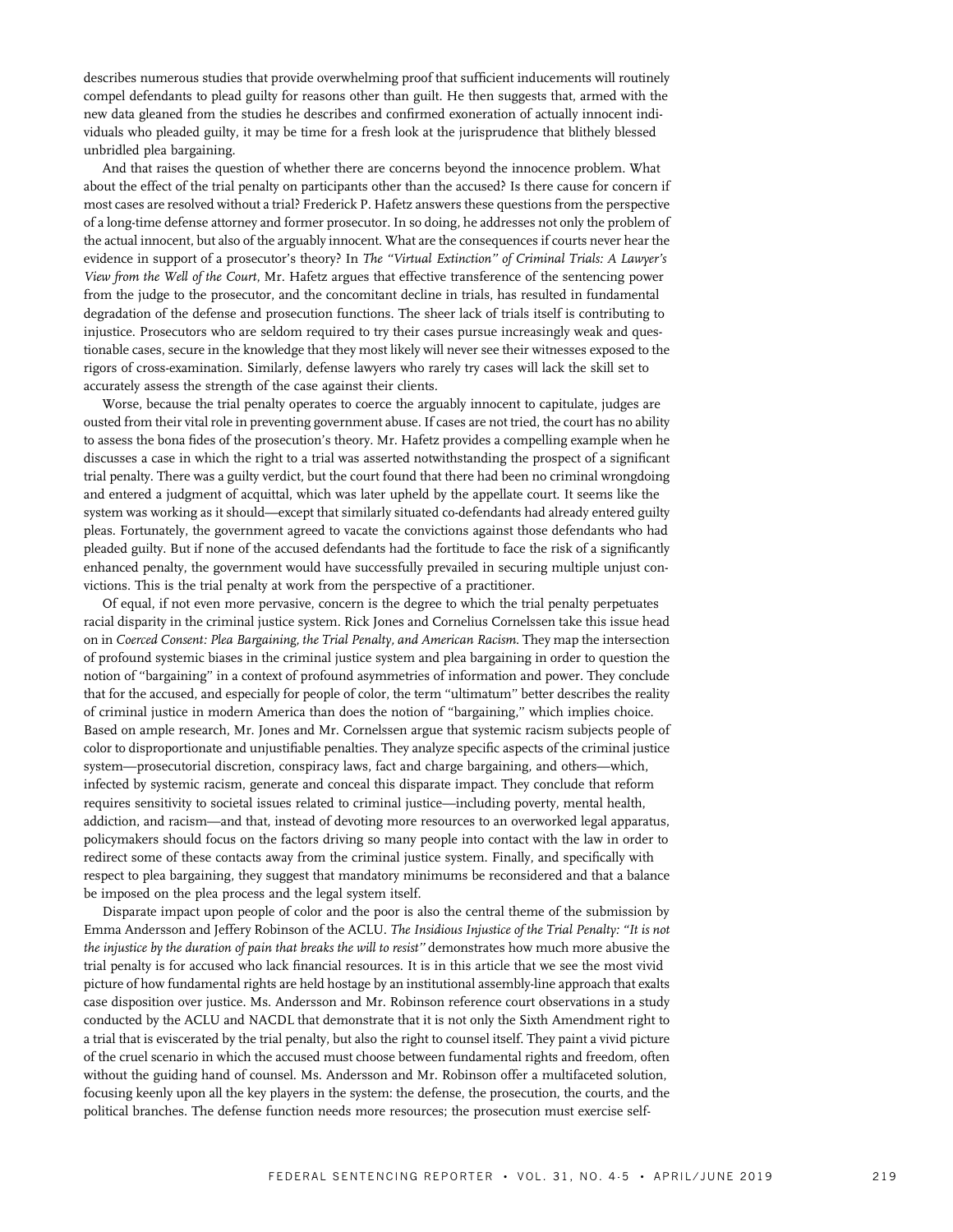imposed restraint; the political branches must limit the tyranny of mandatory minimums; and the courts must stop their complicity in the universal degradation of Sixth Amendment rights.

Brian Johnson identifies several concerns with plea-trial differences in federal sentencing. Plea-Trial Differences in Federal Punishment: Research and Policy Implications reviews relevant empirical research that confirms the large trial penalty in federal court: defendants convicted at trial are roughly twice as likely to go to prison and receive average sentences that are about 50 percent longer. Although estimates of the federal trial tax vary across years and across studies, evidence remains remarkably consistent. Moreover, common analytical research challenges likely contribute to systematic underestimates of pleatrial sentence differentials.

According to Professor Johnson, federal trial penalties also raise significant collateral concerns including the potential for overcharging, false guilty pleas, and racial disparities in punishment. This raises important questions about the voluntariness of guilty pleas and the fairness and proportionality in federal sentencing. Indeed, Professor Johnson cites several studies that support the conclusion that ''the federal trial tax has grown so enormous that it leads to systematic coercion in guilty pleas and blurs the line between the guilty and the innocent.'' The article proposes several bold reforms designed to improve the balance of power in plea negotiations, increase transparency and accountability in prosecution, and limit the coercive pressure of trial penalties in the federal punishment process. Professor Johnson suggests restricting mandatory minimums laws, requiring public disclosure and procedural review of plea agreements, and codifying prosecution charging guidelines.

While Professor Johnson focuses on the trial penalty in federal cases, Marc A. Levin looks more expansively at the trial penalty in the states. A Plea for Reviving the Right to a Jury Trial and a Remedy for Assembly-Line Justice looks at all the systemic contributors to the trial penalty and presents a litany of potential reforms. In addition to the well-documented role of unbridled prosecutorial charging discretion, amped up by mandatory minimums and duplicative sentencing laws, Mr. Levin also looks at the role of an under-resourced defense function, the failure to provide prompt access to counsel, and the role of pretrial detention, often tied to lack of financial resources, as major contributors the problems. Accordingly, the panoply of solutions he proposes embraces nothing short of total systemic overhaul of the criminal justice system. Mr. Levin compellingly makes the case that while restrictions on mandatory minimums and various prosecutorial practices must be addressed, true reform will require a strengthening of the defense function, overhaul of the nation's approach to pretrial justice, vastly increased data collection, limitations on waivers, and reform of discovery practices.

Jury Empowerment as an Antidote to Coercive Plea Bargaining suggests a kind of self-help approach to the trial penalty. Clark Neily of the Cato Institute provides an overview of the rise of plea bargaining and catalogues the array of coercive tools in the prosecutor's tool kit: the use of pretrial release conditions to extract trial waivers; pre-adjudication seizure of assets; the inadequately resourced defense function; prosecutorial abuse of the charging function; mandatory minimums; and prosecutorial threats to those near and dear to an accused person. Then, after looking at the litany of harmful effects inflicted not only on the accused but on society itself, Mr. Neily summarizes various reform proposals and then adds one that is sure to provoke controversy. He proposes a First Amendment solution to the attack on the Sixth Amendment: let the jury reassert its history injustice-preventing role by giving them all the information concerning punishment and prosecutorial tactics, including coercive efforts to extract a guilty plea. Whether or not a resort to so-called jury nullification is a reliable solution to the trial penalty is debatable, but Mr. Neily provocatively challenges the advisability of present practice, which in most jurisdictions precludes jurors from knowing the length of a prison sentence that will result from their verdict. Most certainly, the road to reform of the trial penalty will require society to revisit the wisdom of both mandatory minimums and overall prescribed length of prison sentences. But everyone conversant with the interplay between criminal justice and the political process understands that this will be a long and winding road, strewn with extremely challenging obstacles.

JaneAnne Murray proposes an alternative route to reform. Ameliorating the Federal Trial Penalty through a Systematic Judicial ''Second Look'' Procedure makes the case for statutory authority to afford an opportunity for re-sentencing after the passage of a minimum number of years of imprisonment. Such a process would afford a court an opportunity to adjust for sentencing disparity, and it would apply emerging science related to brain development and risk assessment. Anticipating the usual complaints about a drain on resources, the same refrain that has been used to justify coercive plea bargaining, Professor Murray provides a cogent analysis that suggests that such a ''second look'' program could be cost-effective as well as consistent with fundamental notions of justice.

Finally, how does plea bargaining and the rise of the trial penalty in the United States compare to criminal justice processes in other democracies? The trial penalty has its roots in the ascendancy of plea